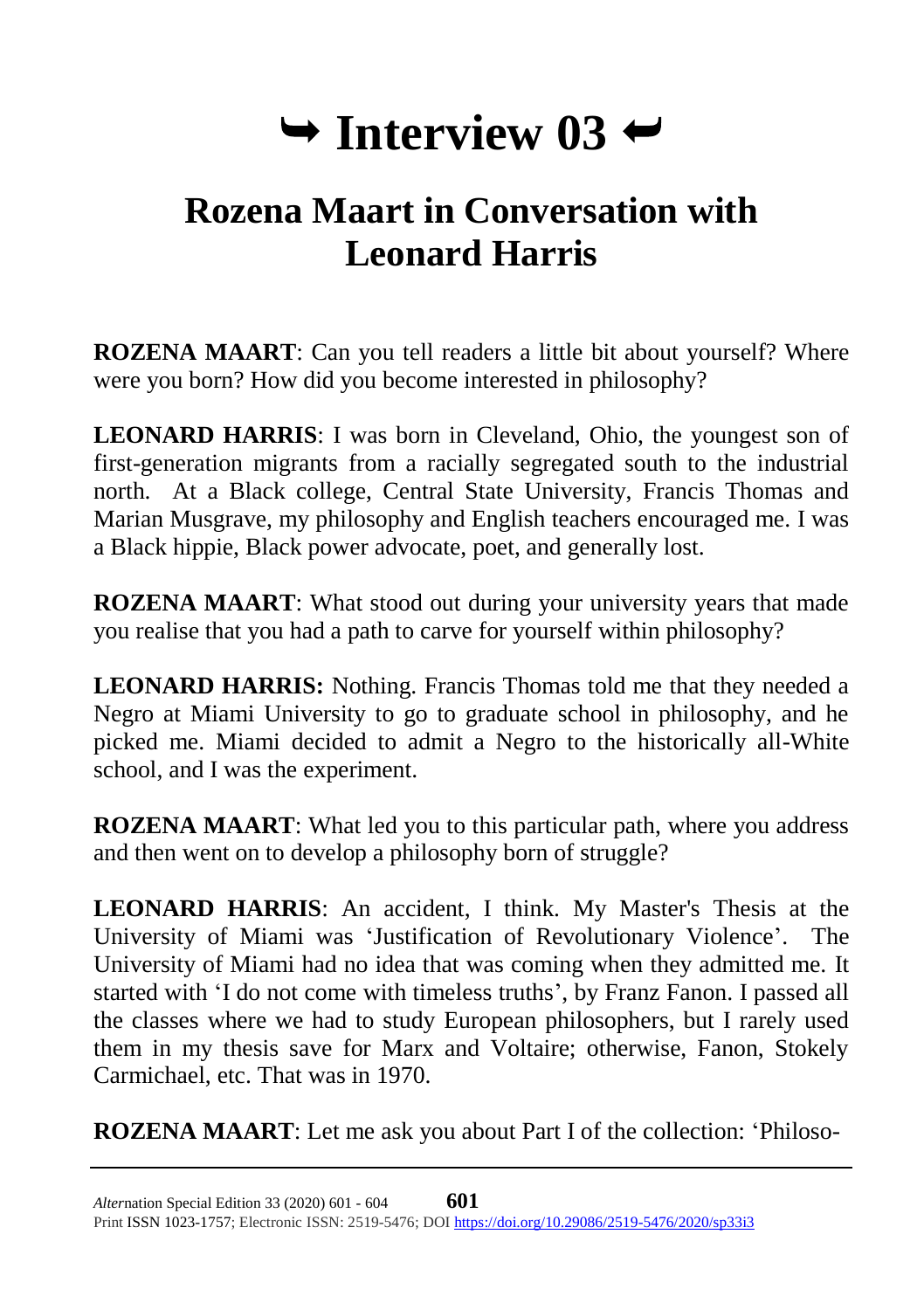## *Rozena Maart & Leonard Harris*

phy begins with a full range of human experiences (including genocide, slavery, exploitation, misery, degradation, cognitive dissonance, cynicism, etc.). This philosophy, born of struggle, should help people assess their situation and facilitate the mitigation of struggles and misery, the actual experiences of surviving human populations'. This quote comes from the Editor's introduction of the Reader. I remember reading this from your earlier text, *PHILOSOPHY BORN OF STRUGGLE: ANTHOLOGY OF AFRO-AMERICAN PHILOSOPHY FROM 1917* (1983), long before I met you. It had a huge impact on me. Can you tell us a little about the move from the collection you edited, mentioned above, and the start of the annual conference, 'Philosophy Born of Struggle?'

**LEONARD HARRIS**: This question I can answer because it was a particular day: I left the Asylum – the crazy house where philosophy is defined as ethereal, objective, inert properties such as getting privileged access to truth. I was living in a one-bedroom apartment with a wife and child in Washington DC., working a temporary teaching job about to come to an end. The poetic words of Fredrick Douglas, the abolitionist, spoke to me, 'Let me give you the word of the philosophy of reform ... struggle ...'. Here, where we are. Misery exists. Walk unmoored by traditions that say ignore the range of human experiences and disappear into a mental world of eternal truth, ok, be born, jump into the void, and this is where philosophy begins. Nothing mysterious or courageous. It just happened.

**ROZENA MAART**: In Part II, you offer a conceptualisation of racism. I'm particularly interested in how 'Necro-Being: An Actuarial Account of Racism' (2018) came about. Necro-being, you indicate, denotes 'that which makes living a kind of death --life that is simultaneously being robbed of its sheer potential physical being as well as non-being, the unborn'. Can you offer us some insight into the unfolding of your conceptualisation in this regard?

**LEONARD HARRIS**: I met Amílcar Cabral at Wabe Shebelle Hotel, Addis Ababa, Ethiopia, in the bar; I was introduced to Emperor Haile Selassie at a dinner after a meeting of the African Union meeting as a visiting American student; I saw Samora Machel, Mozambican revolutionary at that time, give a speech at a meeting in the summer of 1972 in Portuguese, and I did not understand a word he said; I taught a course on logic at Attica Prison, New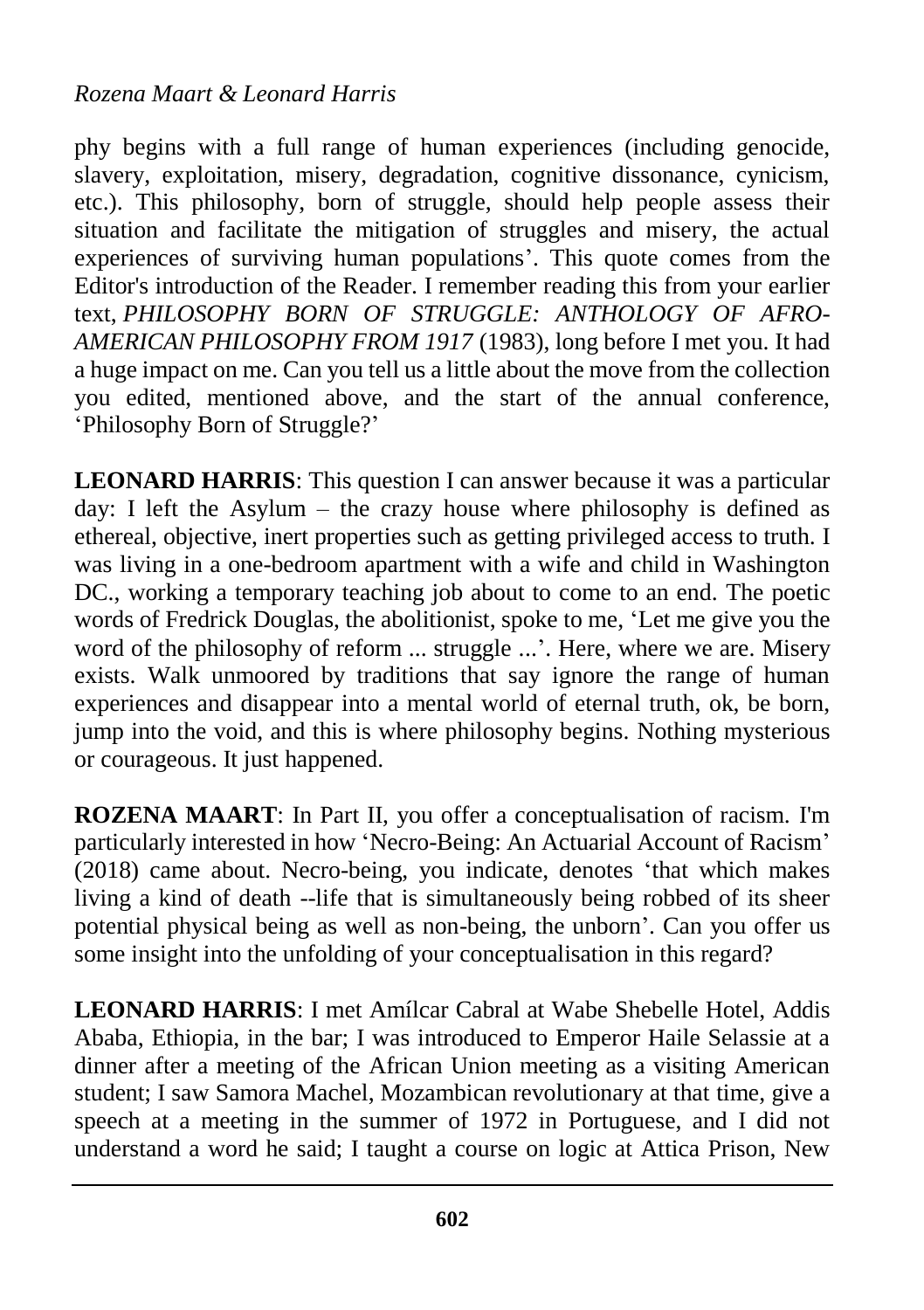York, where I met men and women who had committed murder and those facing one year in jail who were there for sentences of petty theft and neither could be parents while in prison; I visited the holocaust sites in Rwanda at the Gikongoro Memorial site (rooms of decayed bodies from the killing fields), Ntarama Church (5,000 seeking refuge, killed) in 1999; I did research on the holocaust in Namibia by the Germans but could not find much help; Cabral and Selassie were assassinated; Machel died in a plane crash. The names of unborn children, killed while in the womb of women hacked to death in Rwanda, were never counted because they were unborn.

So, I do not know. I could point to books like *Medical Apartheid, Way of Death*, or Mbembe's *Necro-Politics*. But I think it was probably the personal impact that made such books stand out in the first place. Without health and life, nothing follows.

The last few months (May to October 2020) have been difficult and painful for all of us. At its worst, we have seen the world and at its best, in terms of the masses world-wide resisting racism and police violence. I was reminded of Charles Dickens' *A Tale of Two Cities*, published 161 years ago, which focuses on the years leading up to the French Revolution. Dickens writes:

It was the best of times, and it was the worst of times, it was the age of wisdom, it was the age of foolishness, it was the epoch of belief, it was the epoch of incredulity, it was the season of light, it was the season of darkness, it was the spring of hope, it was the winter of despair.

As scholars world-wide, we have been confronted with pain and anguish, and in so many ways each day brought another unexpected mass protest even in the remotest part of the world.

**ROZENA MAART**: *The Leonard Harris Reader: A Philosophy of Struggle* was published before George Floyd was murdered. Can you offer some thoughts on how we can think through the events of the past few months?

**LEONARD HARRIS**: The #BlackLivesMatter movement highlights the reality of necro-being. Anti-black racism, whether in the United States, South Africa, India, France, or Brazil has made it possible for people in radically different conditions to find a way to give voice in their own worlds. No central